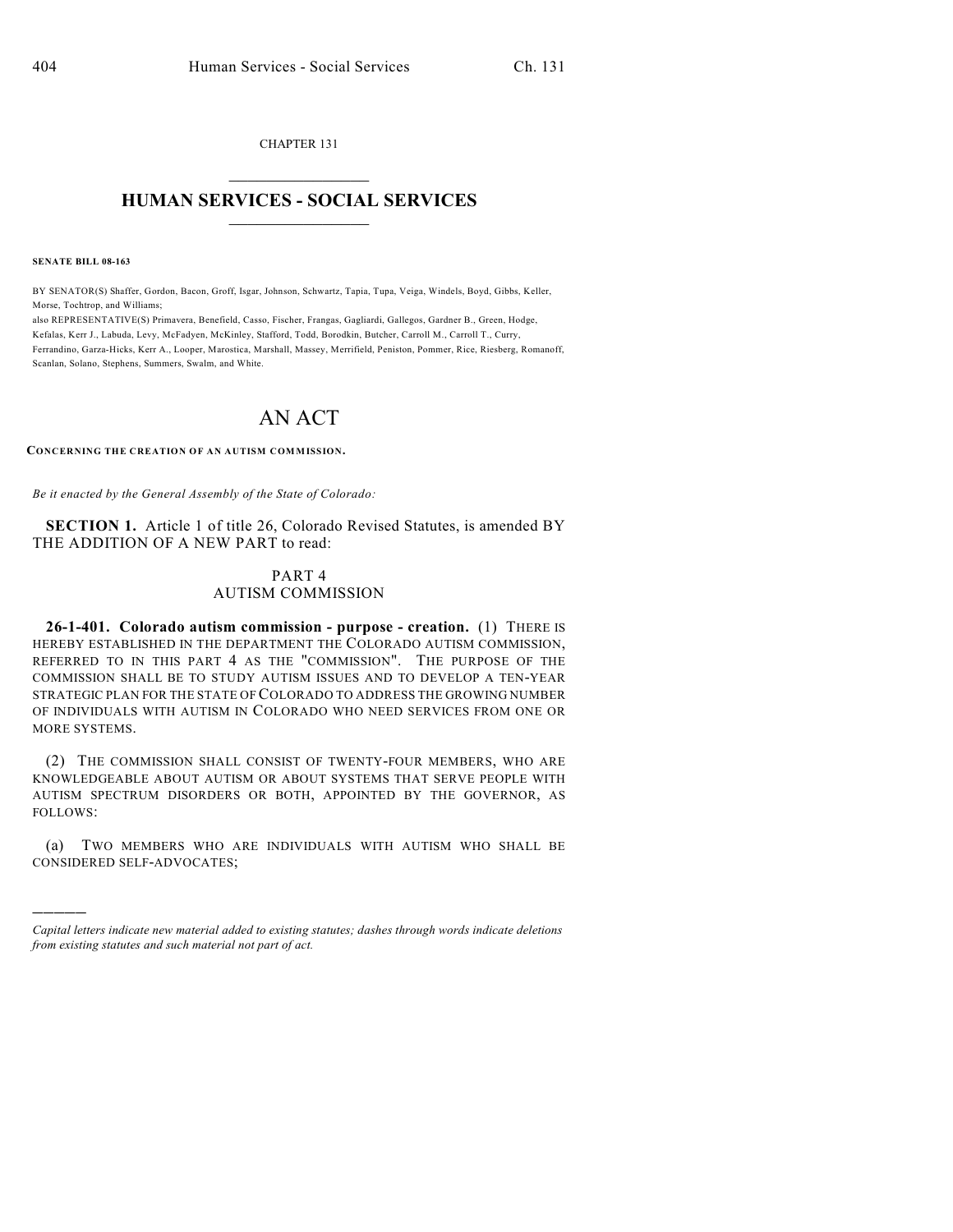(b) ONE MEMBER WHO IS A PARENT OF A CHILD WITH AUTISM;

(c) ONE MEMBER WHO IS A PARENT OF AN ADULT CHILD WITH AUTISM;

(d) TWO MEMBERS WHO REPRESENT AUTISM OR DISABILITY ADVOCACY ORGANIZATIONS;

(e) ONE MEMBER WHO REPRESENTS AUTISM SERVICE PROVIDERS;

(f) ONE MEMBER WHO IS A PHYSICIAN LICENSED IN COLORADO;

(g) ONE MEMBER WHO REPRESENTS THE DEPARTMENT OF EDUCATION;

(h) ONE MEMBER WHO REPRESENTS THE DEPARTMENT OF PUBLIC HEALTH AND ENVIRONMENT;

(i) ONE MEMBER WHO REPRESENTS THE DEPARTMENT OF HEALTH CARE POLICY AND FINANCING;

(j) ONE MEMBER WHO REPRESENTS THE DEPARTMENT OF HUMAN SERVICES;

(k) ONE MEMBER WHO REPRESENTS THE DEPARTMENT OF LABOR AND EMPLOYMENT;

(l) ONE MEMBER WHO REPRESENTS THE DIVISION WITHIN THE DEPARTMENT OF HUMAN SERVICES THAT GOVERNS SERVICES TO PERSONS WITH DEVELOPMENTAL DISABILITIES;

(m) ONE MEMBER WHO REPRESENTS THE DIVISION WITHIN THE DEPARTMENT OF HUMAN SERVICES THAT GOVERNS VOCATIONAL REHABILITATION;

(n) ONE MEMBER WHO REPRESENTS THE DIVISION WITHIN THE DEPARTMENT OF HUMAN SERVICES THAT GOVERNS MENTAL HEALTH;

(o) ONE MEMBER WHO REPRESENTS THE COLORADO COMMISSION ON HIGHER EDUCATION;

(p) ONE MEMBER WHO REPRESENTS THE STATE COUNCIL ON DEVELOPMENTAL DISABILITIES CREATED IN SECTION 27-10.5-203, C.R.S.;

(q) ONE MEMBER WHO REPRESENTS THE CENTER SPECIALIZING IN DEVELOPMENTAL DISABILITIES AT THE UNIVERSITY OF COLORADO SCHOOL OF MEDICINE;

(r) ONE MEMBER WHO REPRESENTS A NONPROFIT LEGAL ORGANIZATION FOR PEOPLE WITH DISABILITIES AND OLDER PEOPLE THAT RECEIVES FUNDING THROUGH THE FEDERAL DEVELOPMENTAL DISABILITIES ACT;

(s) ONE MEMBER WHO IS A SCHOOL DISTRICT REPRESENTATIVE WITH EXPERTISE IN THE NEEDS OF CHILDREN WITH AUTISM IN THE PUBLIC SCHOOLS;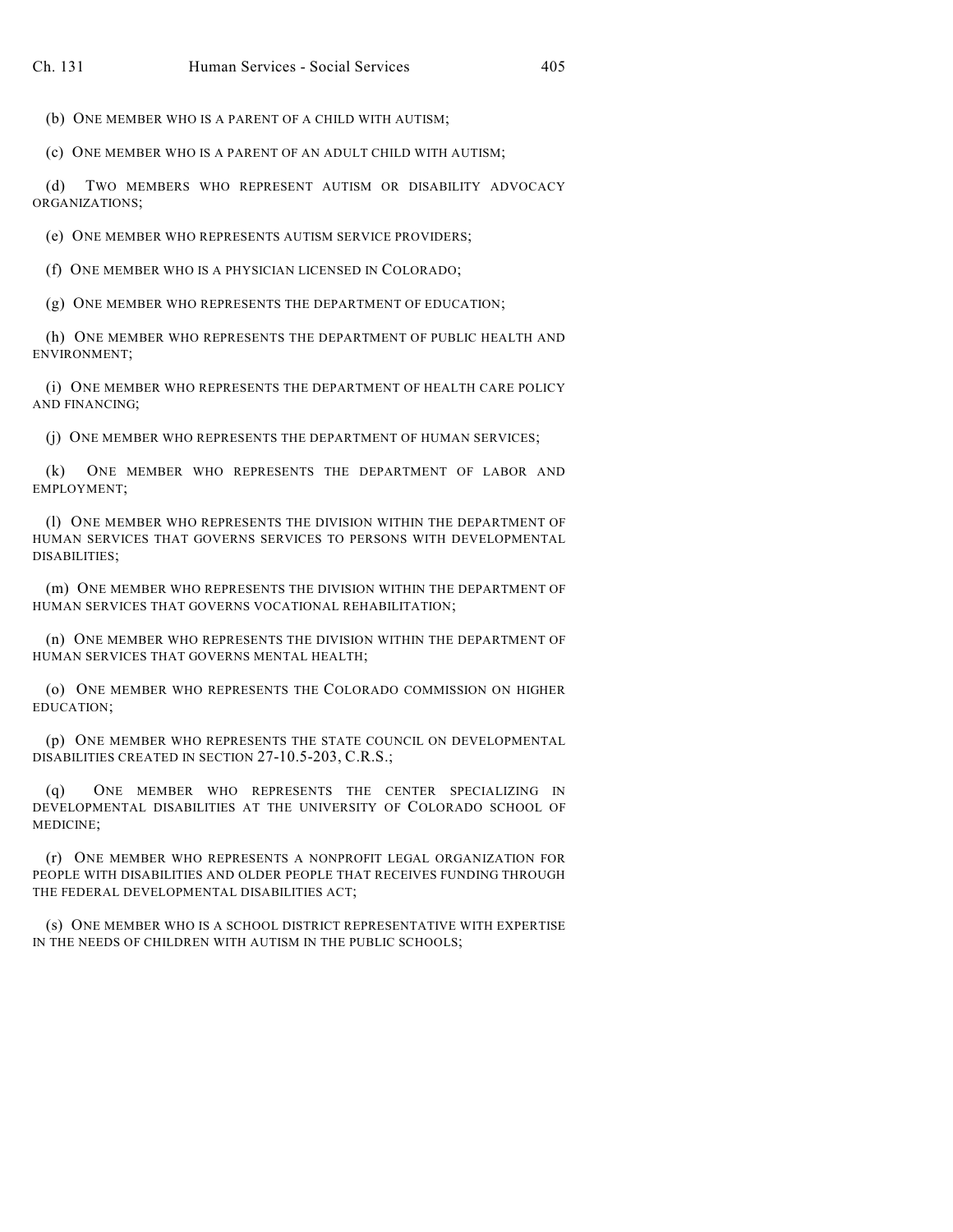(t) ONE MEMBER WHO IS A REPRESENTATIVE OF A COMMUNITY MENTAL HEALTH CENTER AND WHO HAS EXPERIENCE TREATING INDIVIDUALS WITH AUTISM SPECTRUM DISORDERS;

(u) ONE MEMBER WHO IS A MEMBER OF A COMMUNITY-CENTERED BOARD; AND

(v) ONE MEMBER WHO IS A REPRESENTATIVE OF THE BUSINESS COMMUNITY.

(3) THE GOVERNOR SHALL MAKE THE APPOINTMENTS TO THE COMMISSION ON OR BEFORE AUGUST 1, 2008.

(4) WHEN MAKING APPOINTMENTS TO THE COMMISSION, THE GOVERNOR SHALL ENSURE REPRESENTATION FROM THE VARIOUS GEOGRAPHIC AREAS OF THE STATE.

(5) THE GOVERNOR MAY, WITH OR WITHOUT CAUSE, REMOVE AND REPLACE A MEMBER OF THE COMMISSION. IF A VACANCY OCCURS OR A MEMBER IS REMOVED FROM THE COMMISSION, THE GOVERNOR SHALL APPOINT A NEW MEMBER IN ACCORDANCE WITH THE PROVISIONS OF SUBSECTION (2) OF THIS SECTION.

(6) THE MEMBER WHO REPRESENTS THE DEPARTMENT OF HUMAN SERVICES SHALL CONVENE THE FIRST MEETING OF THE COMMISSION NO LATER THAN SEPTEMBER 8, 2008. THE COMMISSION SHALL MEET AT LEAST SIX TIMES OVER THE FOLLOWING TWELVE MONTHS AND MORE OFTEN AS THE COMMISSION DETERMINES IS NECESSARY AND FUNDING WILL ALLOW.

(7) THE COMMISSION SHALL ELECT A CHAIR AND VICE-CHAIR FROM ITS MEMBERSHIP. THE COMMISSION MAY CREATE AS MANY SUBCOMMITTEES AS IT DEEMS NECESSARY TO CARRY OUT THE SCOPE AND MISSION OF THE COMMISSION. EACH SUBCOMMITTEE SHALL BE CHAIRED BY A COMMISSION MEMBER BUT MAY BE COMPOSED OF MEMBERS OUTSIDE OF THE COMMISSION. MEMBERS OF THE COMMISSION SHALL SERVE WITHOUT COMPENSATION BUT MAY BE REIMBURSED FOR EXPENSES INCURRED IN CONNECTION WITH THEIR SERVICE ON THE COMMISSION IF THE NONPROFIT ORGANIZATION THAT IS THE CUSTODIAN OF THE DONATED MONEYS COLLECTED PURSUANT TO SECTION 26-1-404 RECEIVES SUFFICIENT GIFTS, GRANTS, OR DONATIONS TO COVER THE COSTS OF THE REIMBURSEMENTS.

**26-1-402. Commission - duties.** (1) THE COMMISSION SHALL EXAMINE AUTISM IN THIS STATE AND SHALL:

(a) DEFINE THE AUTISM SPECTRUM FOR PURPOSES OF THE SCOPE OF THE COMMISSION AND IDENTIFY THE NUMBER OF INDIVIDUALS AFFECTED BY AUTISM IN THE STATE;

(b) IDENTIFY EXISTING SERVICES AND GAPS IN SERVICES IN COLORADO FOR PEOPLE WITH AUTISM SPECTRUM DISORDERS;

(c) REVIEW SERVICES PROVIDED BY OTHER STATES THAT BENEFIT PEOPLE WITH AUTISM SPECTRUM DISORDERS AND IDENTIFY PROMISING PRACTICES; AND

(d) EXAMINE ISSUES AFFECTING THE EFFICIENT DELIVERY AND COORDINATION OF SERVICES FOR PEOPLE WITH AUTISM SPECTRUM DISORDERS THAT THE COMMISSION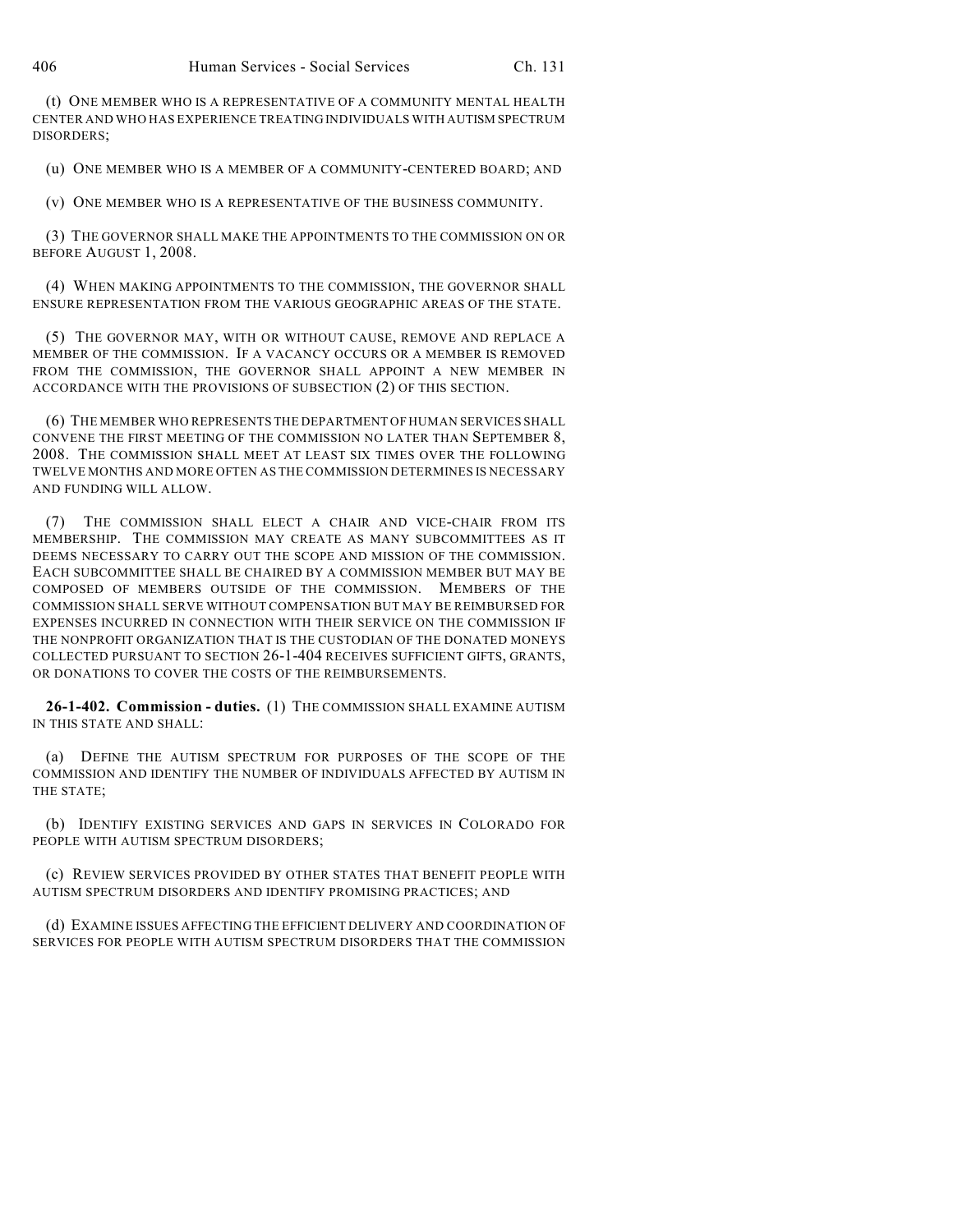DEEMS NECESSARY TO STUDY.

(2) AFTER STUDYING THE ISSUES OUTLINED IN SUBSECTION (1) OF THIS SECTION, THE COMMISSION SHALL DEVELOP A TEN-YEAR STRATEGIC PLAN DESIGNED TO:

(a) CLARIFY THE ARRAY OF NECESSARY SERVICES AND SUPPORTS THAT ENABLE PERSONS WITH AUTISM SPECTRUM DISORDERS TO FUNCTION TO THEIR INDIVIDUAL POTENTIALS ACROSS THEIR LIFESPANS;

(b) PROVIDE EFFECTIVELY COORDINATED SERVICES AND SUPPORTS TO PERSONS WITH AUTISM SPECTRUM DISORDERS IN THIS STATE:

(c) ESTIMATE THE FUNDING AND THE SOURCES OF FUNDING NEEDED TO PROVIDE THE NECESSARY SERVICES AND SUPPORTS DESCRIBED IN PARAGRAPH (a) OF THIS SUBSECTION (2) AND TO ACCOMPLISH THE COORDINATION OF SERVICES AS DESCRIBED IN PARAGRAPH (b) OF THIS SUBSECTION (2).

**26-1-403. Report.** (1) THE COMMISSION SHALL SUBMIT A FINAL REPORT TO THE GOVERNOR AND TO THE GENERAL ASSEMBLY NO LATER THAN OCTOBER 1, 2009. THE FINAL REPORT SHALL INCLUDE BUT NEED NOT BE LIMITED TO:

(a) THE COMMISSION'S FINDINGS AND RECOMMENDATIONS, INCLUDING CONSIDERATION OF EACH OF THE ISSUES DESCRIBED IN SECTION 26-1-402 (1);

(b) A TEN-YEAR STRATEGIC PLAN FOR PROVIDING SERVICES AND SUPPORTS TO PERSONS WITH AUTISM SPECTRUM DISORDERS IN COLORADO AS OUTLINED IN SECTION 26-1-402 (2);

(c) PROPOSALS FOR LEGISLATION TO IMPLEMENT THE STRATEGIC PLAN CONTAINED IN THE REPORT;

(d) RECOMMENDATIONS TO APPLICABLE PRINCIPAL DEPARTMENTS OF THE STATE CONCERNING POLICIES, PROCEDURES, AND RULES THAT MAY BE ALTERED OR ADOPTED TO IMPROVE SERVICES THAT BENEFIT PEOPLE WITH AUTISM SPECTRUM DISORDERS OR TO IMPROVE COORDINATION AMONG STATE AGENCIES THAT PROVIDE SERVICES THAT BENEFIT PEOPLE WITH AUTISM SPECTRUM DISORDERS.

**26-1-404. Commission funding - staff support.** (1) THE EXECUTIVE DIRECTOR OF THE DEPARTMENT OF HUMAN SERVICES SHALL DESIGNATE A NONPROFIT ORGANIZATION AS THE CUSTODIAN OF FUNDS FOR THE COMMISSION. THE ORGANIZATION IS AUTHORIZED TO RECEIVE AND EXPEND ANY FUNDS NECESSARY FOR THE OPERATION OF THE COMMISSION. THE ORGANIZATION SHALL PREPARE A BUDGET FOR THE OPERATION OF THE COMMISSION. PRIOR TO THE EXPENDITURE OF ANY MONEYS RECEIVED, THE ORGANIZATION SHALL TRANSMIT A COPY OF THE OPERATING BUDGET TO THE EXECUTIVE DIRECTOR OF THE DEPARTMENT OF HUMAN SERVICES AND SHALL CERTIFY THAT THERE IS ADEQUATE FUNDING AVAILABLE TO COVER THE EXPENSES IDENTIFIED IN THE OPERATING BUDGET.

(2) ANY STAFF NEEDED TO ASSIST THE COMMISSION IN CONDUCTING ITS DUTIES SHALL BE PROVIDED BY NONPROFIT AGENCIES OR PRIVATE GROUPS.